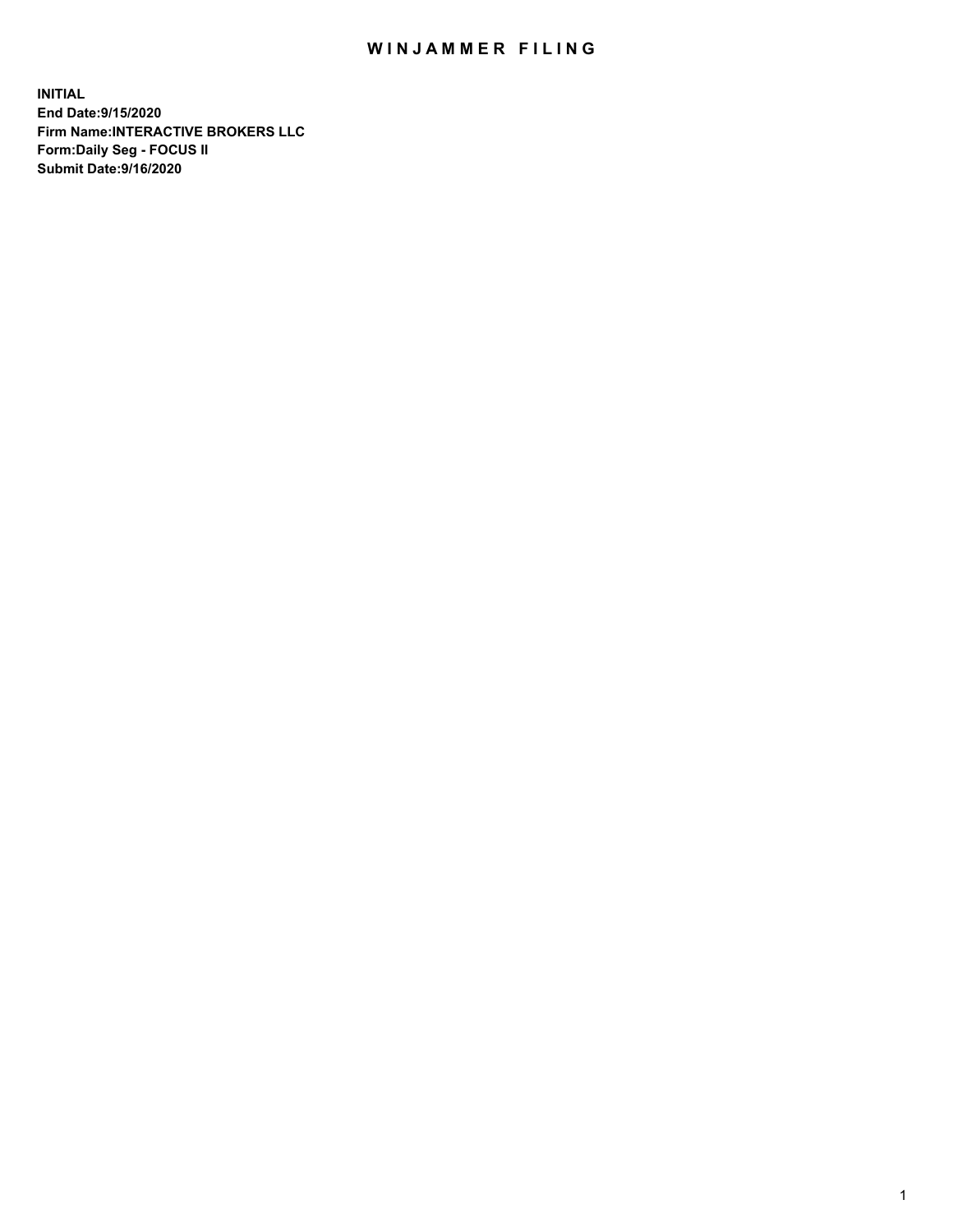**INITIAL End Date:9/15/2020 Firm Name:INTERACTIVE BROKERS LLC Form:Daily Seg - FOCUS II Submit Date:9/16/2020 Daily Segregation - Cover Page**

| Name of Company                                                                                                                                                                                                                                                                                                                | <b>INTERACTIVE BROKERS LLC</b>                                                                  |
|--------------------------------------------------------------------------------------------------------------------------------------------------------------------------------------------------------------------------------------------------------------------------------------------------------------------------------|-------------------------------------------------------------------------------------------------|
| <b>Contact Name</b>                                                                                                                                                                                                                                                                                                            | <b>James Menicucci</b>                                                                          |
| <b>Contact Phone Number</b>                                                                                                                                                                                                                                                                                                    | 203-618-8085                                                                                    |
| <b>Contact Email Address</b>                                                                                                                                                                                                                                                                                                   | jmenicucci@interactivebrokers.c<br>om                                                           |
| FCM's Customer Segregated Funds Residual Interest Target (choose one):<br>a. Minimum dollar amount: ; or<br>b. Minimum percentage of customer segregated funds required:%; or<br>c. Dollar amount range between: and; or<br>d. Percentage range of customer segregated funds required between:% and%.                          | $\overline{\mathbf{0}}$<br>$\overline{\mathbf{0}}$<br>155,000,000 245,000,000<br>0 <sub>0</sub> |
| FCM's Customer Secured Amount Funds Residual Interest Target (choose one):<br>a. Minimum dollar amount: ; or<br>b. Minimum percentage of customer secured funds required:%; or<br>c. Dollar amount range between: and; or<br>d. Percentage range of customer secured funds required between:% and%.                            | <u>0</u><br>$\overline{\mathbf{0}}$<br>80,000,000 120,000,000<br>0 <sub>0</sub>                 |
| FCM's Cleared Swaps Customer Collateral Residual Interest Target (choose one):<br>a. Minimum dollar amount: ; or<br>b. Minimum percentage of cleared swaps customer collateral required:% ; or<br>c. Dollar amount range between: and; or<br>d. Percentage range of cleared swaps customer collateral required between:% and%. | $\overline{\mathbf{0}}$<br>$\underline{\mathbf{0}}$<br>0 <sub>0</sub><br>00                     |

Attach supporting documents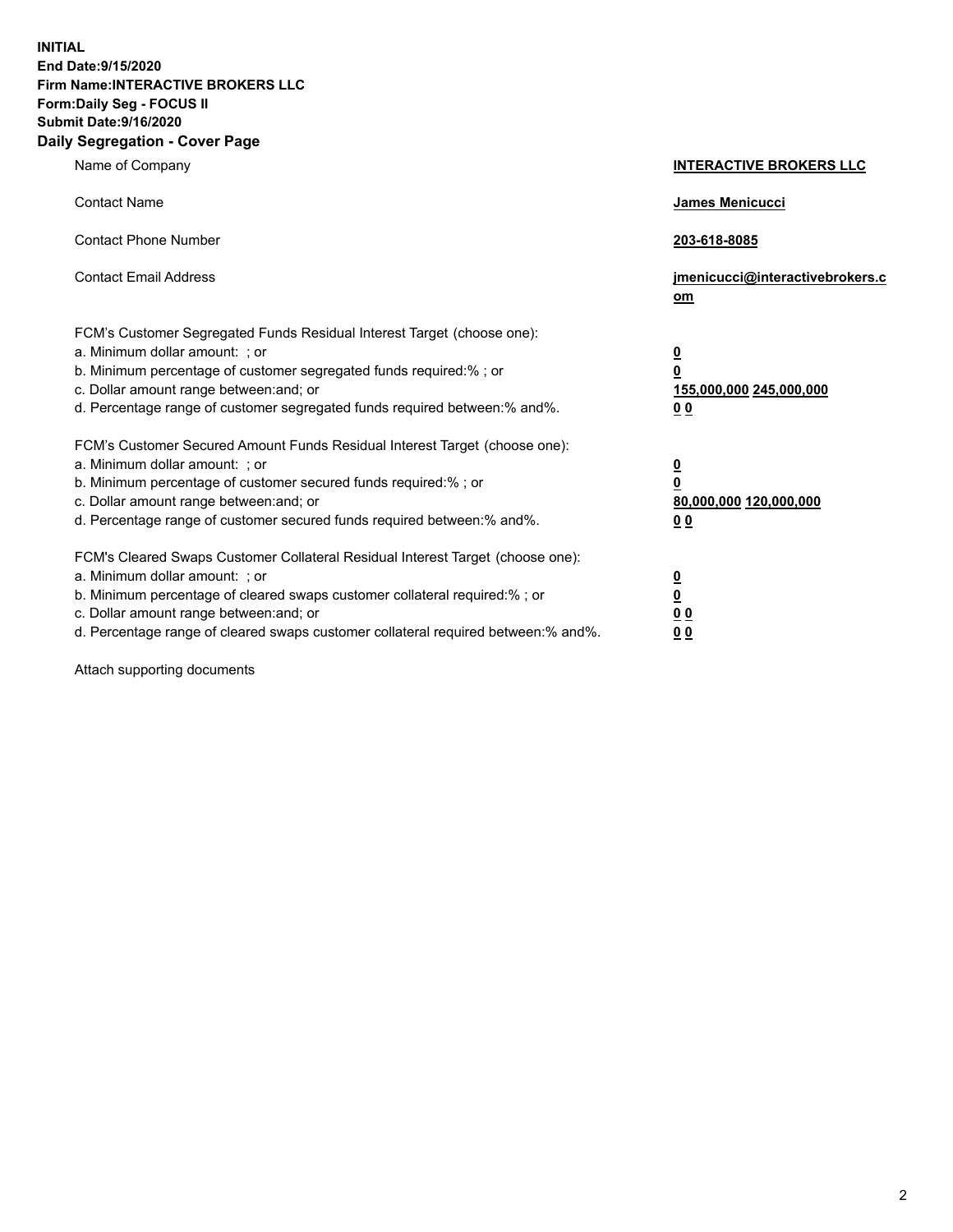**INITIAL End Date:9/15/2020 Firm Name:INTERACTIVE BROKERS LLC Form:Daily Seg - FOCUS II Submit Date:9/16/2020 Daily Segregation - Secured Amounts**

|     | Daily Segregation - Secureu Amounts                                                         |                                      |
|-----|---------------------------------------------------------------------------------------------|--------------------------------------|
|     | Foreign Futures and Foreign Options Secured Amounts                                         |                                      |
|     | Amount required to be set aside pursuant to law, rule or regulation of a foreign            | $0$ [7305]                           |
|     | government or a rule of a self-regulatory organization authorized thereunder                |                                      |
| 1.  | Net ledger balance - Foreign Futures and Foreign Option Trading - All Customers             |                                      |
|     | A. Cash                                                                                     | 606, 344, 551 [7315]                 |
|     | B. Securities (at market)                                                                   | $0$ [7317]                           |
| 2.  | Net unrealized profit (loss) in open futures contracts traded on a foreign board of trade   | 1,167,436 [7325]                     |
| 3.  | Exchange traded options                                                                     |                                      |
|     | a. Market value of open option contracts purchased on a foreign board of trade              | 2,813,309 [7335]                     |
|     | b. Market value of open contracts granted (sold) on a foreign board of trade                | -1,353,389 [7337]                    |
| 4.  | Net equity (deficit) (add lines 1. 2. and 3.)                                               | 608,971,907 [7345]                   |
| 5.  | Account liquidating to a deficit and account with a debit balances - gross amount           | 4,809 [7351]                         |
|     | Less: amount offset by customer owned securities                                            | 0 [7352] 4,809 [7354]                |
| 6.  | Amount required to be set aside as the secured amount - Net Liquidating Equity              | 608,976,716 [7355]                   |
|     | Method (add lines 4 and 5)                                                                  |                                      |
| 7.  | Greater of amount required to be set aside pursuant to foreign jurisdiction (above) or line |                                      |
|     | 6.                                                                                          | 608,976,716 [7360]                   |
|     | FUNDS DEPOSITED IN SEPARATE REGULATION 30.7 ACCOUNTS                                        |                                      |
| 1.  | Cash in banks                                                                               |                                      |
|     | A. Banks located in the United States                                                       |                                      |
|     |                                                                                             | 82,663,837 [7500]                    |
| 2.  | B. Other banks qualified under Regulation 30.7                                              | 0 [7520] 82,663,837 [7530]           |
|     | <b>Securities</b>                                                                           |                                      |
|     | A. In safekeeping with banks located in the United States                                   | 499,870,000 [7540]                   |
|     | B. In safekeeping with other banks qualified under Regulation 30.7                          | 0 [7560] 499,870,000 [7570]          |
| 3.  | Equities with registered futures commission merchants                                       |                                      |
|     | A. Cash                                                                                     | $0$ [7580]                           |
|     | <b>B.</b> Securities                                                                        | $0$ [7590]                           |
|     | C. Unrealized gain (loss) on open futures contracts                                         | $0$ [7600]                           |
|     | D. Value of long option contracts                                                           | $0$ [7610]                           |
|     | E. Value of short option contracts                                                          | 0 [7615] 0 [7620]                    |
| 4.  | Amounts held by clearing organizations of foreign boards of trade                           |                                      |
|     | A. Cash                                                                                     | $0$ [7640]                           |
|     | <b>B.</b> Securities                                                                        | $0$ [7650]                           |
|     | C. Amount due to (from) clearing organization - daily variation                             | $0$ [7660]                           |
|     | D. Value of long option contracts                                                           | $0$ [7670]                           |
|     | E. Value of short option contracts                                                          | 0 [7675] 0 [7680]                    |
| 5.  | Amounts held by members of foreign boards of trade                                          |                                      |
|     | A. Cash                                                                                     | 139,819,069 [7700]                   |
|     | <b>B.</b> Securities                                                                        | $0$ [7710]                           |
|     | C. Unrealized gain (loss) on open futures contracts                                         | 8,072,005 [7720]                     |
|     | D. Value of long option contracts                                                           | 2,813,309 [7730]                     |
|     | E. Value of short option contracts                                                          | <u>-1,353,389</u> [7735] 149,350,994 |
|     |                                                                                             | $[7740]$                             |
| 6.  | Amounts with other depositories designated by a foreign board of trade                      | $0$ [7760]                           |
| 7.  | Segregated funds on hand                                                                    | $0$ [7765]                           |
| 8.  | Total funds in separate section 30.7 accounts                                               | 731,884,831 [7770]                   |
| 9.  | Excess (deficiency) Set Aside for Secured Amount (subtract line 7 Secured Statement         | 122,908,115 [7380]                   |
|     | Page 1 from Line 8)                                                                         |                                      |
| 10. | Management Target Amount for Excess funds in separate section 30.7 accounts                 | 80,000,000 [7780]                    |
| 11. | Excess (deficiency) funds in separate 30.7 accounts over (under) Management Target          | 42,908,115 [7785]                    |
|     |                                                                                             |                                      |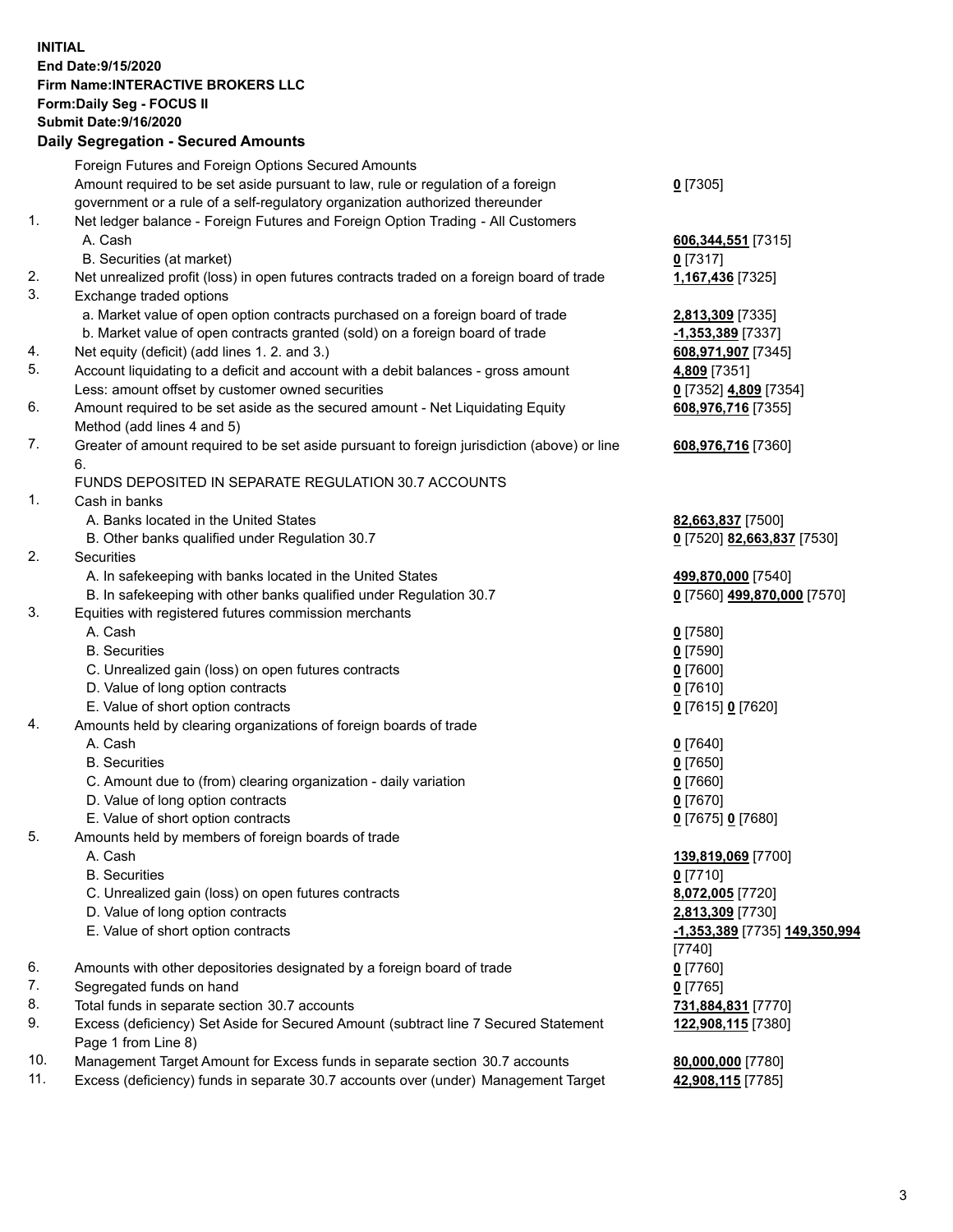**INITIAL End Date:9/15/2020 Firm Name:INTERACTIVE BROKERS LLC Form:Daily Seg - FOCUS II Submit Date:9/16/2020 Daily Segregation - Segregation Statement** SEGREGATION REQUIREMENTS(Section 4d(2) of the CEAct) 1. Net ledger balance A. Cash **5,493,714,027** [7010] B. Securities (at market) **0** [7020] 2. Net unrealized profit (loss) in open futures contracts traded on a contract market **18,887,836** [7030] 3. Exchange traded options A. Add market value of open option contracts purchased on a contract market **280,102,105** [7032] B. Deduct market value of open option contracts granted (sold) on a contract market **-228,342,236** [7033] 4. Net equity (deficit) (add lines 1, 2 and 3) **5,564,361,732** [7040] 5. Accounts liquidating to a deficit and accounts with debit balances - gross amount **6,133,399** [7045] Less: amount offset by customer securities **0** [7047] **6,133,399** [7050] 6. Amount required to be segregated (add lines 4 and 5) **5,570,495,131** [7060] FUNDS IN SEGREGATED ACCOUNTS 7. Deposited in segregated funds bank accounts A. Cash **1,247,554,200** [7070] B. Securities representing investments of customers' funds (at market) **2,519,472,910** [7080] C. Securities held for particular customers or option customers in lieu of cash (at market) **0** [7090] 8. Margins on deposit with derivatives clearing organizations of contract markets A. Cash **6,591,692** [7100] B. Securities representing investments of customers' funds (at market) **1,952,151,633** [7110] C. Securities held for particular customers or option customers in lieu of cash (at market) **0** [7120] 9. Net settlement from (to) derivatives clearing organizations of contract markets **20,295,232** [7130] 10. Exchange traded options A. Value of open long option contracts **280,069,557** [7132] B. Value of open short option contracts **-228,526,732** [7133] 11. Net equities with other FCMs A. Net liquidating equity **0** [7140] B. Securities representing investments of customers' funds (at market) **0** [7160] C. Securities held for particular customers or option customers in lieu of cash (at market) **0** [7170] 12. Segregated funds on hand **0** [7150] 13. Total amount in segregation (add lines 7 through 12) **5,797,608,492** [7180] 14. Excess (deficiency) funds in segregation (subtract line 6 from line 13) **227,113,361** [7190] 15. Management Target Amount for Excess funds in segregation **155,000,000** [7194] **72,113,361** [7198]

16. Excess (deficiency) funds in segregation over (under) Management Target Amount Excess